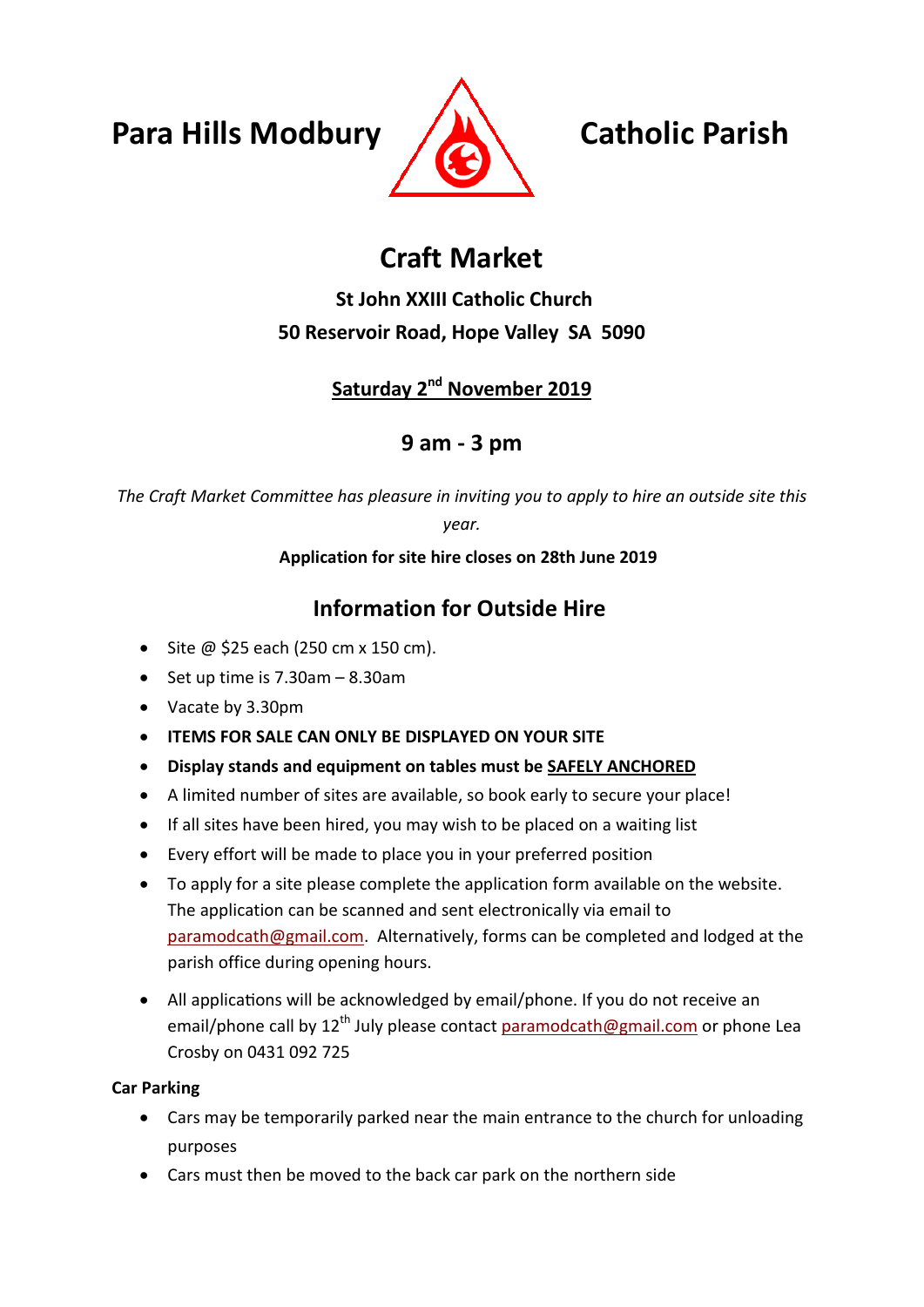#### **Site Hirer's Responsibilities:**

- **Insurance**: It is recommended that all stall holders have their own Public Liability Insurance. If you have insurance, please supply a copy of your Insurance Certificate when submitting your application.
- **Table coverings:** All tables require a full length table cover for the security of items stored underneath your table. Please ensure table covers are secured and do not pose a tripping hazard risk
- Your own float and income
- Your own product and stall security
- Cleaning of your area
- Disposal of rubbish and recycling in bins provided
- **Compliance with Workplace, Health and Safety & (WHS) Requirements.**
	- Displays must not cause a potential hazard
	- Items must be safely displayed so as not to potentially cause injury
	- Site hirers must not use toxic substances
	- Site hirers and helpers will be required to comply with WHS requirements (see attached).
	- All sites will be inspected by the church safety officer from 8.15am to 8.45am to ensure all safety standards are met
- Report any hazard/potential hazard to a Market Team member
- **Items for Sale:**
	- Handmade craft items only including jewellery
- **Items NOT for Sale:**
	- Mass produced, commercially sold items
	- Second hand items from shops or your home
	- Cakes, scones, jams & preserves, produce
	- $Hot$  food and drinks etc.
	- Take-away food, ice-creams, drinks
	- **Plants and herbs**
	- Raffle tickets

**PLEASE NOTE:** The Craft Market is a Parish fundraiser and we have the following stalls:

- Cakes, Sweets & Produce, Devonshire Tea, Soft Drinks, Beer, Wine, Ice Creams
- BBQ and International foods
- $\blacksquare$  Plants
- **B** Raffles
- Bric-a-Brac and Second-hand books (located outside along western wall of church)